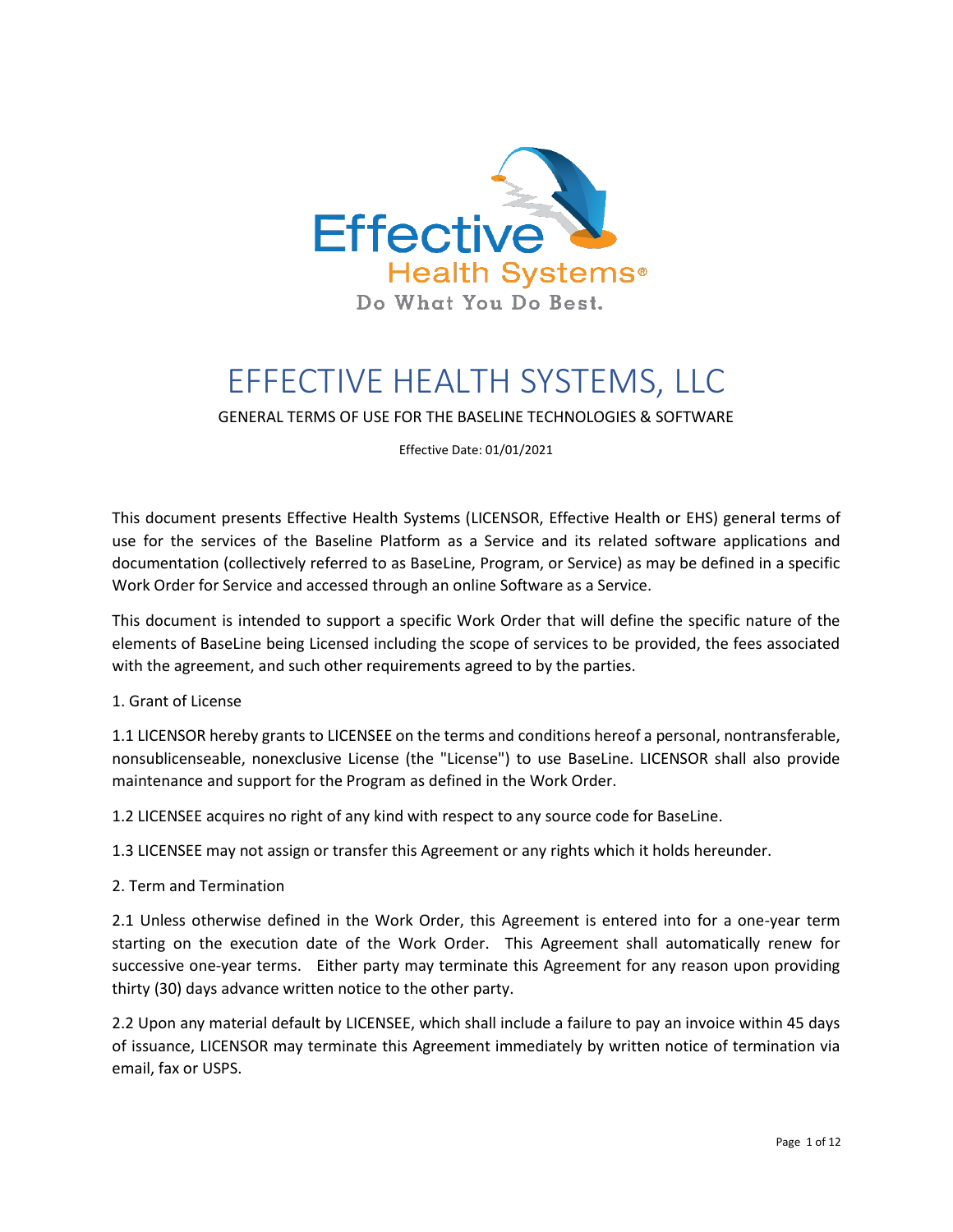2.3 Upon termination, LICENSEE shall have rights to the LICENSEE's transaction data collected over the term of this Agreement. This data shall be provided to the LICENSEE without charge through the system's export function.

3. Fees, Billing, Taxes, Payments, Disputes, Termination

3.1 Fees for use of BaseLine shall be defined in the Work Order.

3.2 Billing shall be defined in the Work Order.

3.3 Taxes. All sales, use, excise, property or other federal, state or local taxes or other assessments and related interest or penalties applicable to the license fees charged hereunder shall be the obligation of LICENSEE. This shall not apply to any tax based solely on LICENSOR net income.

3.4 Payments and Disputes. UNLESS OTHERWISE DEFINED IN THE WORK ORDER: LICENSEE shall pay all invoices within 30 days of receipt. LICENSEE may dispute specific items of an invoice by providing LICENSOR written notice of the specific issues in dispute within 30 days of receipt an invoice. LICENSEE shall pay for all items not in dispute within the regular 30-day payment window. Failure to notify LICENSOR of a dispute within 30 days, and/or payment for the invoiced items within 30 days shall be deemed acceptance of fees and costs contained therein.

3.5 Termination. Either party may terminate this Agreement following the by providing 60 days written notice to the other party. Upon Termination, LICENSOR shall immediately refund to LICENSEE any prepaid fees covering the remainder of the term of all subscriptions after the effective date of termination; LICENSEE shall immediately pay to LICENSOR all amounts outstanding as of the date of, and any amounts outstanding as a result of, termination. LICENSEE's payment obligations hereunder and the obligations of the LICENSEE under section 3.3 (Taxes) hereof shall survive expiration or termination of this Agreement for any reason. LICENSEE shall cease all use of BaseLIne upon the effective date of termination. LICENSEE will have thirty-days from date of termination to retrieve any data the LICENSEE wishes to keep via the system's export function.

4. Support Services, unless otherwise specified in the Work Order, support services include

4.1 Basic Support. At LICENSOR's own expense, LICENSOR shall provide LICENSEE with electronic support during LICENSOR's normal business hours in order to help LICENSEE locate and correct routine issues. Basic Support may also include triaging issues that may be "Bugs" or "Enhancement Requests" (see definitions in 4.2 and 4.3.

4.2 Bug Fixes. A software bug is an error, flaw, failure or fault in a computer program or system that causes it to produce an incorrect or unexpected result, or to behave in unintended ways. LICENSOR will fix any software bug without charge provided the "bug" was not caused by some action of the LICENSEE; in such an event, LICENSOR may charge LICENSEE a service fee at its then current per hour fee for the related work.

4.3 Enhancements. LICENSEE may request LICENSOR to create a system enhancement. LICENSEE will be required to present a comprehensive list of requirements to the LICENSOR. LICENSOR will review the requirements and determine the size and scope of the proposed project and an appropriate charge to the for the enhancement. Prior to beginning work on the enhancement LICENSOR will present LICENSEE with a statement of work and the cost of the project; which, if LICENSEE accepts LICENSEE will be responsible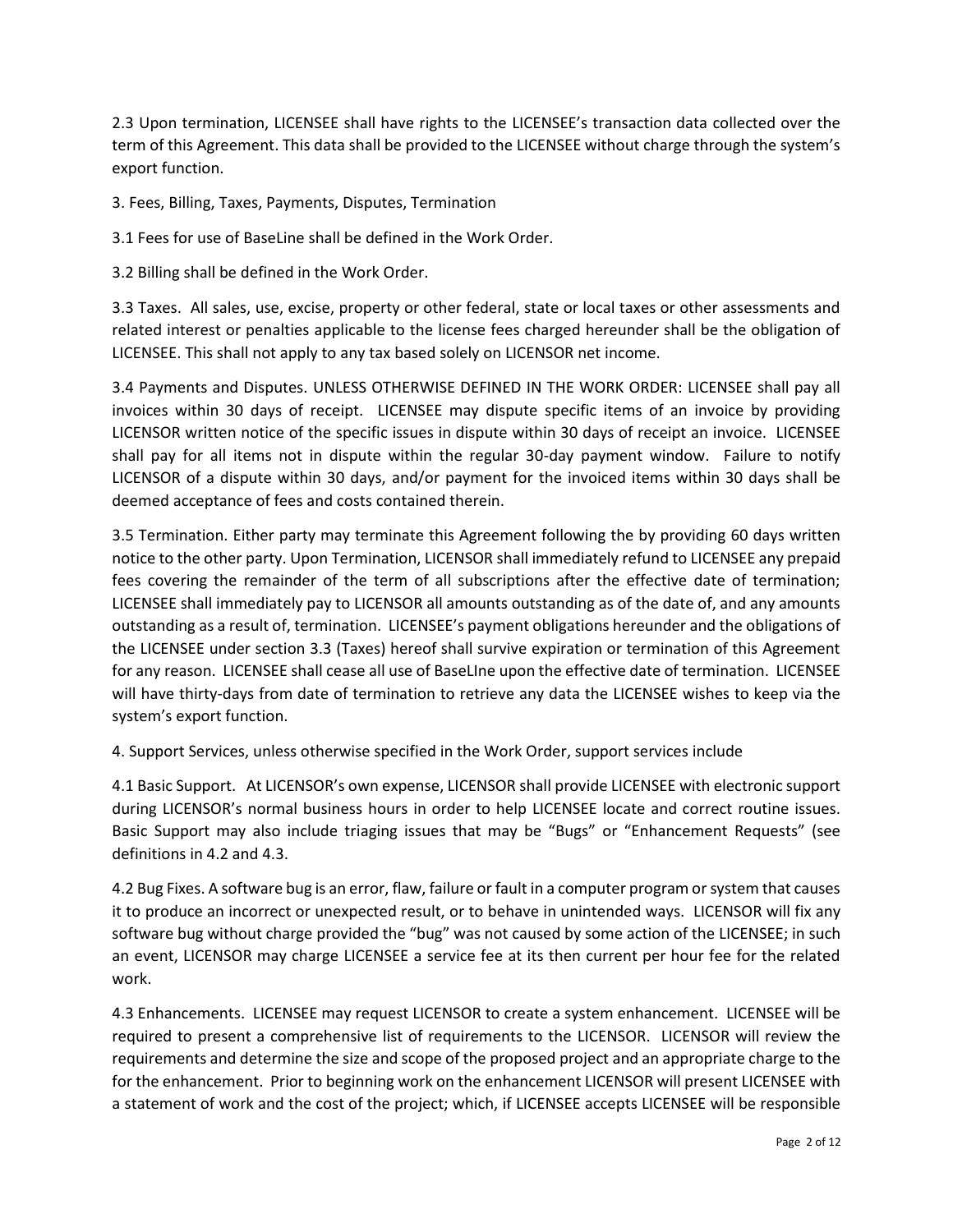to pay LICENSOR per the terms of the statement of work. LICENSEE will be responsible to pay for the project and any changes to the requirements once committing to the project.

5. Service Levels.

5.1 Applicable Levels. LICENSOR shall provide the Service to LICENSEE with a System Availability of at least 98% of Basetime within any 3-month period.

### 5.2 System Maintenance. LICENSOR may

(a) take the Service offline for scheduled maintenances that it provides LICENSEE the schedule via email (though this scheduled maintenance time will not count as System Availability), and (b) change its schedule of maintenances on two days' notice to LICENSEE.

5.3. System Availability Definitions

(a) "Available" means when the Services is not Unavailable.

(b) "Availability" means a measurement of the percentage of Downtime during Core Hours.

(c) Not Included in "System Availability. "System Availability" will not include any minutes of downtime resulting from: (i) Scheduled Maintenance, (ii) events of force majeure, (iii) malicious attacks on the system, (iv) issues associated with LICENSEE's computing devices, local area networks or internet service provider connections, or (v) LICENSOR's inability to deliver services because of LICENSEE's acts or omissions.

(d) "Basetime" means between the hours of 6:00 AM Eastern Time and 5:00 PM Pacific Time, seven days per week, 365 days per year.

(e) "Core Hours" means Basetime less Scheduled Maintenance, Emergency Maintenance, events of force majeure, malicious attacks on the system, issues associated with LICENSEE's computing devices, local area networks or internet service provider connections, or LICENSOR's inability to deliver services because of LICENSEE's acts or omissions.

(f) "Downtime" means when the Services are Unavailable during Core Hours and begins when LICENSEE notifies Effective Health and ends when the Services are restored.

(g) "Emergency Maintenance" means maintenance that Effective Health will determine is required for the proper performance of the Services that is of a sudden nature and is not Scheduled Maintenance.

(h) "Malicious Code" means viruses, worms, Trojan horses, and other computer instructions intended to damage or adversely affect computer systems or the data use thereby.

(i) "Regular Support Hours" means 9:00 AM to 8:00 PM Eastern Time, Mondays, Tuesdays, Wednesdays, Thursdays, and Fridays other than nationally recognized federal holidays.

(j) "Scheduled Maintenance" means pre-established maintenance time, if any, and any time associated with the installation of service packs, patches, major releases, or version upgrades. Effective Health will furnish to LICENSEE a schedule of Scheduled Maintenance at least two business days in advance of the date on which the Scheduled Maintenance is to occur. Scheduled Maintenance may not take place between 6:00 AM and 5:00 PM (US Eastern Time) on LICENSEE business days. LICENSOR will provide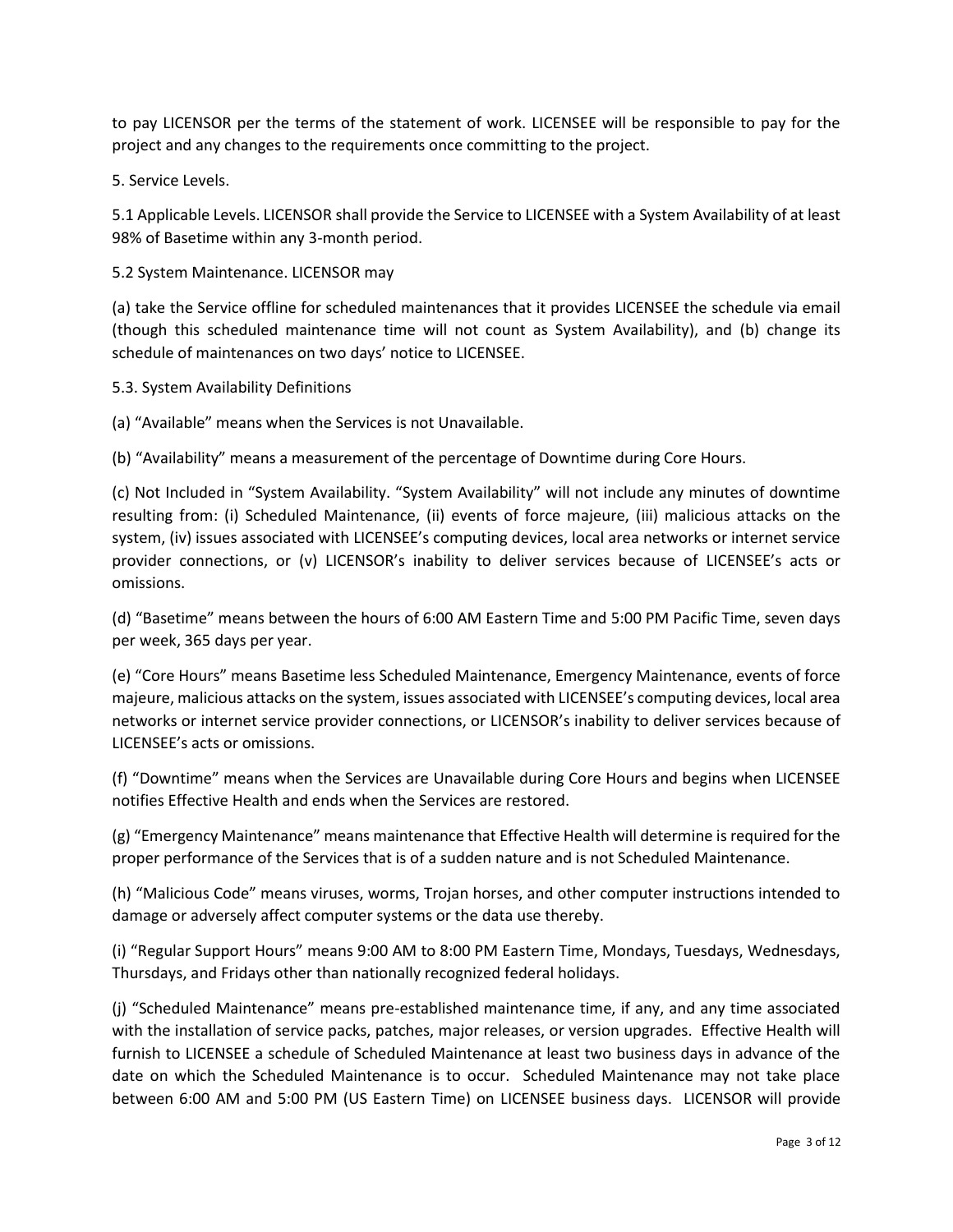LICENSEE with a minimum of one-week advance notice of major release upgrades. Effective Health will use commercially reasonable efforts to limit Scheduled Maintenance.

(k) "Update" means a routinely-issued revisions or corrections to the Services generally issued for the purpose of correcting discovered errors, improving efficiency or overall performance and incorporating enhancements or changes in applicable rules or regulations fee schedules that Effective Health makes generally available to its Clients but does not include upgrades that include departures from the standard specifications with regard to functionality or enhancements or added features or functions.

5.4 Response and Resolution Goals

5.4.1 Severity 1: The Production system / application is down, seriously impacted and there is no reasonable workaround currently.

Upon confirmation of receipt, the LICENSOR will begin continuous work on the issue, and a customer resource must be available during normal business hours to assist with problem determination. Once the issue is reproducible or once we have identified the Software defect, LICENSOR support will provide reasonable effort for workaround or solution within 24 hours.

5.4.2 Severity 2: The system or application is seriously affected. The issue is not critical and does not comply with the Severity 1 conditions. There is no workaround currently available or the workaround is cumbersome to use.

LICENSOR will work during normal business hours to provide reasonable effort for workaround or solution within 7 business days, once the issue is reproducible.

5.4.3 Severity 3: The system or application is moderately affected. The issue is not critical, and the system has not failed. The issue has been identified and does not hinder normal operation, or the situation may be temporarily circumvented using an available workaround.

LICENSOR will work during normal business hours to provide reasonable effort for workaround or solution within 10 business days, once the issue is reproducible.

5.4.4 Severity 4: Non-critical issues.

LICENSOR will seek during normal business hours to provide a solution in future releases of the Service.

6. Data Privacy. Licensor may collect, use and process Licensee data only according to LICENSOR's Privacy Policy, available at www.EffectiveHealthSystems.com. If LICENSOR has access to private health information or individually identifiable information, LICENSOR shall handle such information consistent with applicable privacy laws. LICENSOR may not use or release any private health information or individually identifiable information without Licensee's approval.

## 7. Proprietary Rights

7.1 LICENSEE acknowledges that it obtains pursuant to this Agreement only the right to use on-line applications of BaseLine on the terms and conditions set forth herein and that no right, title or interest in or to BaseLine or any copies thereof or any copyrights, trademarks or other proprietary rights related to BaseLine are transferred to LICENSEE. LICENSEE will protect BaseLine from any use, reproduction, publication, disclosure or distribution except as specifically authorized by this Agreement (collectively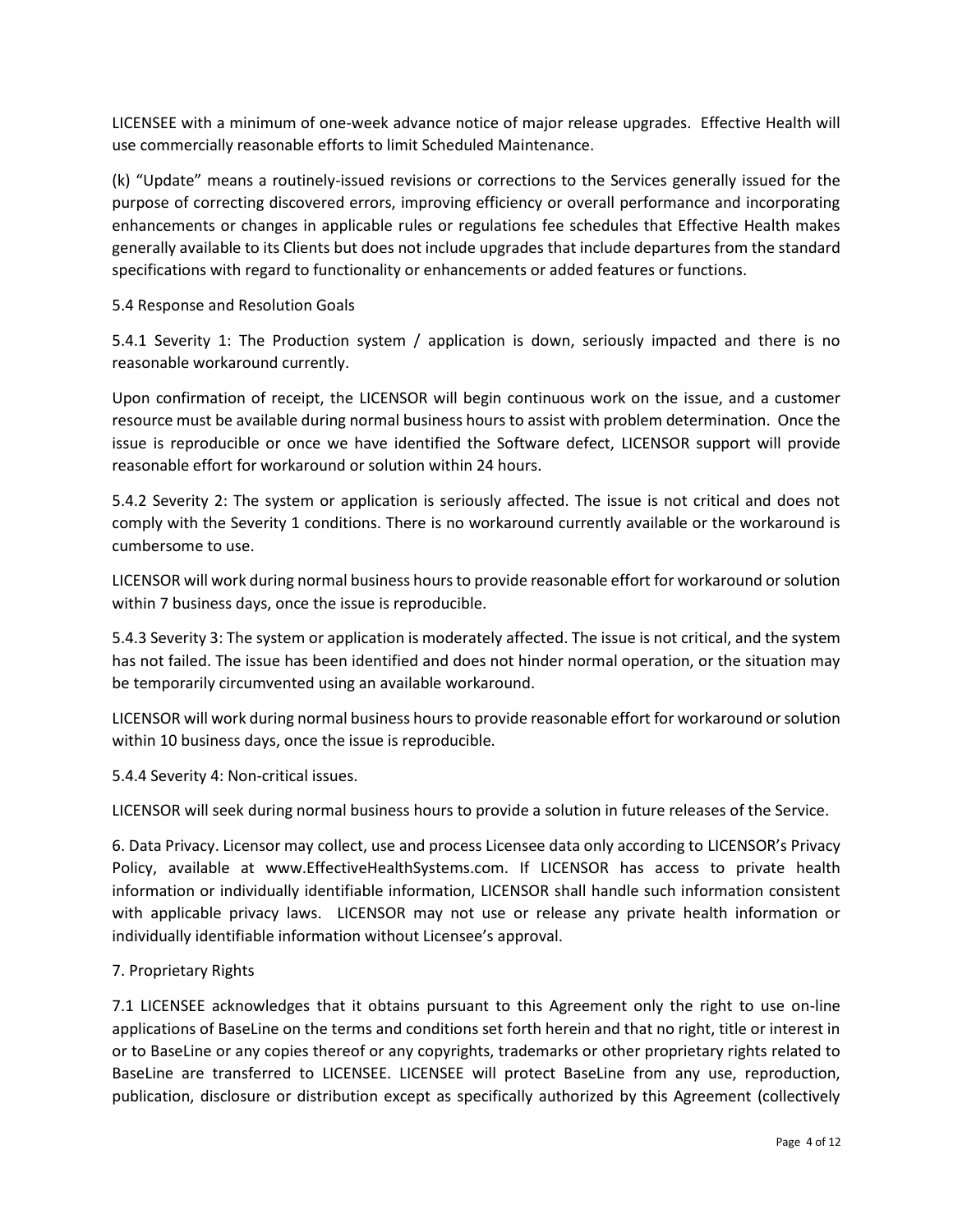"Unauthorized Use or Disclosure"). LICENSEE acknowledges and agrees that BaseLine contains confidential information and trade secrets developed, licensed, or acquired by LICENSOR through the expenditure of a great deal of time and money. LICENSEE agrees to treat BaseLine as confidential, not to disclose or permit access to any third party BaseLine or any portion thereof without the prior written permission of LICENSOR (except that such disclosure or access shall be permitted to an employee or independent contractor of LICENSEE to the extent required for such employee or independent contractor to perform duties for LICENSEE not inconsistent with the terms of this Agreement). LICENSEE shall take all reasonable and necessary steps to ensure that any employees or independent contractors of LICENSEE who receive access to BaseLine are advised of its confidential and proprietary nature and that they are prohibited from copying, utilizing or revealing BaseLine or any portion thereof or from taking any action prohibited to LICENSEE under this Agreement. Without limiting the foregoing, LICENSEE agrees to employ with regard to such Software procedures no less restrictive than the strictest procedures used by LICENSEE to protect its own trade secrets.

7.2 LICENSEE shall not remove, alter, cover or obfuscate any copyright notice, trademark or other proprietary rights notice placed by LICENSOR in or on BaseLine or any portion thereof and shall insure that all such notices are reproduced on all copies of BaseLine or any portion thereof made by LICENSEE. LICENSEE shall comply with directions submitted by LICENSOR from time to time regarding the form and placement of copyright notices and other proprietary rights notices on BaseLine or any portion thereof.

7.3 LICENSEE shall promptly notify LICENSOR of any known Unauthorized Use or Disclosure of BaseLine and shall cooperate with LICENSOR in any litigation brought by LICENSOR against third parties to protect its proprietary rights.

7.4 LICENSEE shall not be entitled to receive from LICENSOR a copy of the source code for the Program. LICENSEE agrees not to and shall take all reasonable and necessary steps to ensure that its employees do not, create or attempt to create, by decompiling, disassembling, reverse engineering or otherwise, the source code, functionality, or look and feel of the Program. LICENSEE acknowledges and agrees that it has no right whatsoever to modify BaseLine or any portion thereof in any manner.

7.6 Upon termination of this Agreement for any reason, the License granted herein, including the rights of LICENSEE to possess or use BaseLine, shall automatically cease, and the LICENSEE shall immediately deliver to LICENSOR all copies of any and all documents relating to BaseLine or any portion thereof in LICENSEE's possession or control.

7.7 Because of the unique and proprietary nature of BaseLine, it is understood and agreed that LICENSOR's remedies at law for a breach by LICENSEE of its obligations under this Section 7 will be inadequate and that LICENSOR shall, in the event of any such breach, be entitled to equitable relief (including, without limitation, injunctive relief and specific performance) without any requirement to post a bond as a condition of such relief, in addition to all other remedies provided under this Agreement or available to LICENSOR at law or in equity.

7.8 Ownership of Intellectual Property. LICENSOR will retain all interest in and to BaseLine, including all documentation, modifications, improvements, upgrades, derivative words, and all other Intellectual Property rights in connection with the Service, including LICENSOR's name, logos. and trademarks reproduced through BaseLine.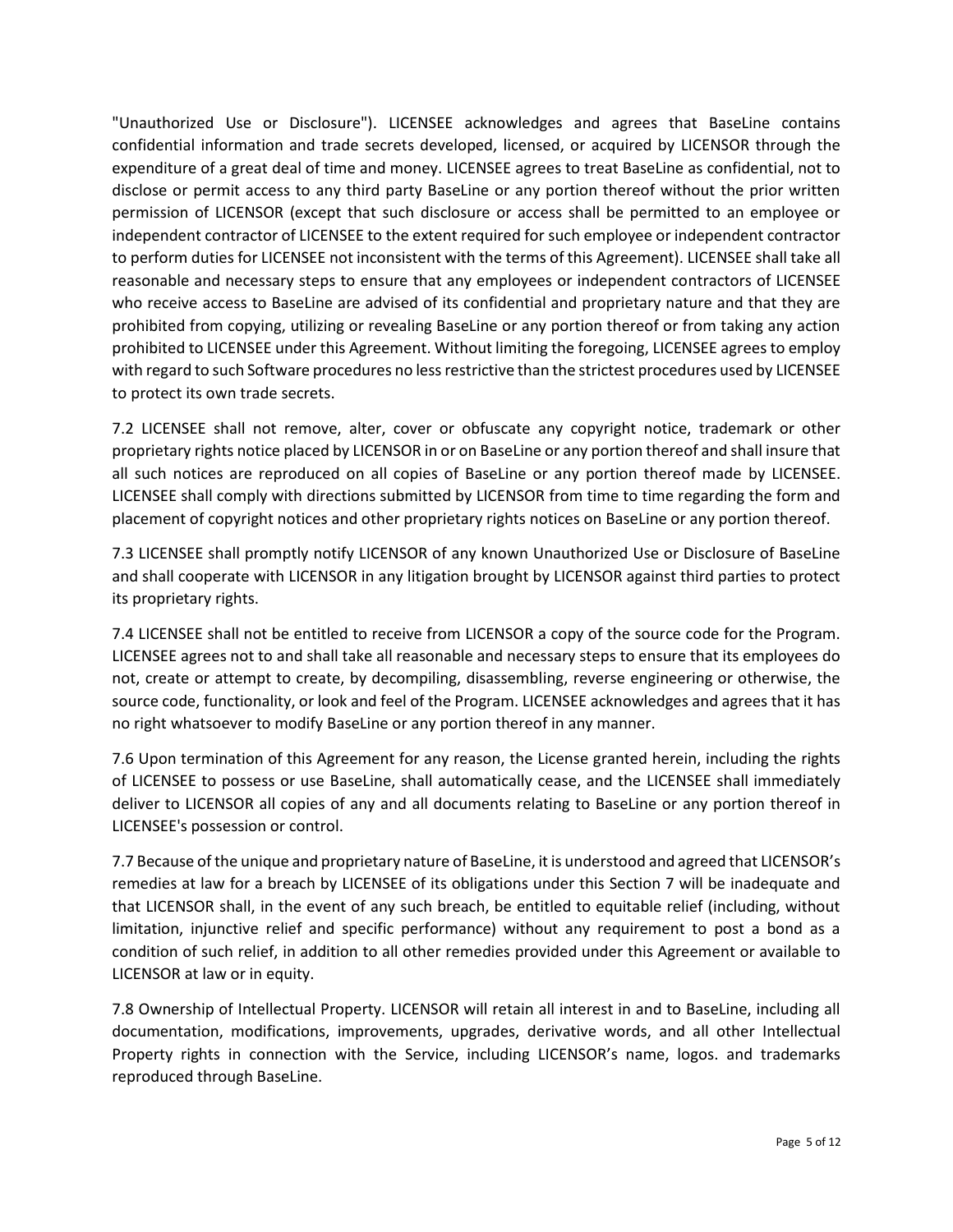8. Confidentiality Obligations. LICENSEE agrees that at all times and notwithstanding any termination or expiration of these Terms of Use it will hold in strict confidence and not disclose to any third-party confidential Information of LICENSOR, except as approved in writing by LICENSOR. LICENSEE shall only permit access to confidential information of LICENSOR to those of its employees or authorized representatives having a need to know basis and who have signed confidentiality agreements or are otherwise bound by confidentiality obligations at least as restrictive as those contained herein. LICENSEE shall immediately notify LICENSOR upon discovery of any loss or unauthorized disclosure of the confidential information of LICENSOR. LICENSEE's obligation with respect to any portion of LICENSOR's confidential information shall terminate if LICENSEE can document that: (a) it was in the public domain at the time it was communicated or disclosed to LICENSEE by LICENSOR; (b) it entered the public domain subsequent to the time it was communicated to LICENSEE through no fault of the LICENSEE; (c) it was in the LICENSEE's possession free of any obligation of confidence at the time it was communicated to LICENSEE; (d) it was rightfully communicated to LICENSEE free of any obligation of confidence subsequent to the time it was communicated to LICENSEE by LICENSOR; or (e) the communication was in response to a valid order by a court or other governmental body, was otherwise required by applicable Law. Upon LICENSOR's request, LICENSEE shall promptly deliver to LICENSOR or destroy all written confidential information and any other written materials without retaining, in whole or in part, any copies, extracts or other reproductions (whatever the form or storage medium) of such materials, and shall certify the destruction of such materials in writing to LICENSOR.

## 9. Exclusion of Consequential Damages

LICENSOR SHALL NOT, UNDER ANY CIRCUMSTANCES, BE LIABLE TO LICENSEE FOR CONSEQUENTIAL, INDIRECT, INCIDENTAL, SPECIAL OR EXEMPLARY DAMAGES ARISING OUT OF OR RELATED TO BASELINE OR THE TRANSACTIONS CONTEMPLATED HEREIN, EVEN IF LICENSOR IS APPRISED OF THE LIKELIHOOD OF SUCH DAMAGES OCCURRING. THIS EXCLUSION SHALL NOT APPLY TO LICENSOR'S OBLIGATION UNDER ARTICLE 11 TO INDEMNIFY, HOLD HARMLESS AND DEFEND LICENSEE FROM AND AGAINST ANY CLAIMS BY THIRD PARTIES THAT BASELINE VIOLATES OR INFRINGES ANY PATENT, TRADEMARK, COPYRIGHT OR OTHER INTELLECTUAL PROPERTY RIGHTS.

## 10. Limitation of Liability

IN NO EVENT SHALL LICENSOR'S LIABILITY TO LICENSEE HEREUNDER (WHETHER BASED ON AN ACTION OR CLAIM IN CONTRACT, TORT OR OTHERWISE) ARISING OUT OF OR RELATED TO BASELINE LICENSED HEREUNDER EXCEED THE LICENSE FEES LICENSEE ACTUALLY PAID FOR BASELINE DURING THE THREE (3) MONTH PERIOD IMMEDIATELY PRIOR TO THE DISCOVERY OF THE CAUSE OF ACTION. THIS LIMITATION SHALL NOT APPLY TO LICENSOR'S OBLIGATION UNDER ARTICLE 11 TO INDEMNIFY, HOLD HARMLESS AND DEFEND LICENSEE FROM AND AGAINST ANY CLAIMS BY THIRD PARTIES THAT BASELINE VIOLATES OR INFRINGES ANY PATENT, TRADEMARK, COPYRIGHT OR OTHER INTELLECTUAL PROPERTY RIGHTS.

## 11. Indemnification

11.1 Indemnification by LICENSOR. LICENSOR will, at its expense, defend LICENSEE against any IP Infringement Claim. LICENSOR will pay the damages including, but not limited to, settlement, judgment, costs, and attorneys' fees LICENSEE may incur as a result of the IP Claim. As used in this Section 11.1, an "IP Claim" is a subset of indemnified claims, and means a suit brought against LICENSEE by a third party to the extent the suit alleges that LICENSEE's use of BaseLine infringes a patent or copyright of the third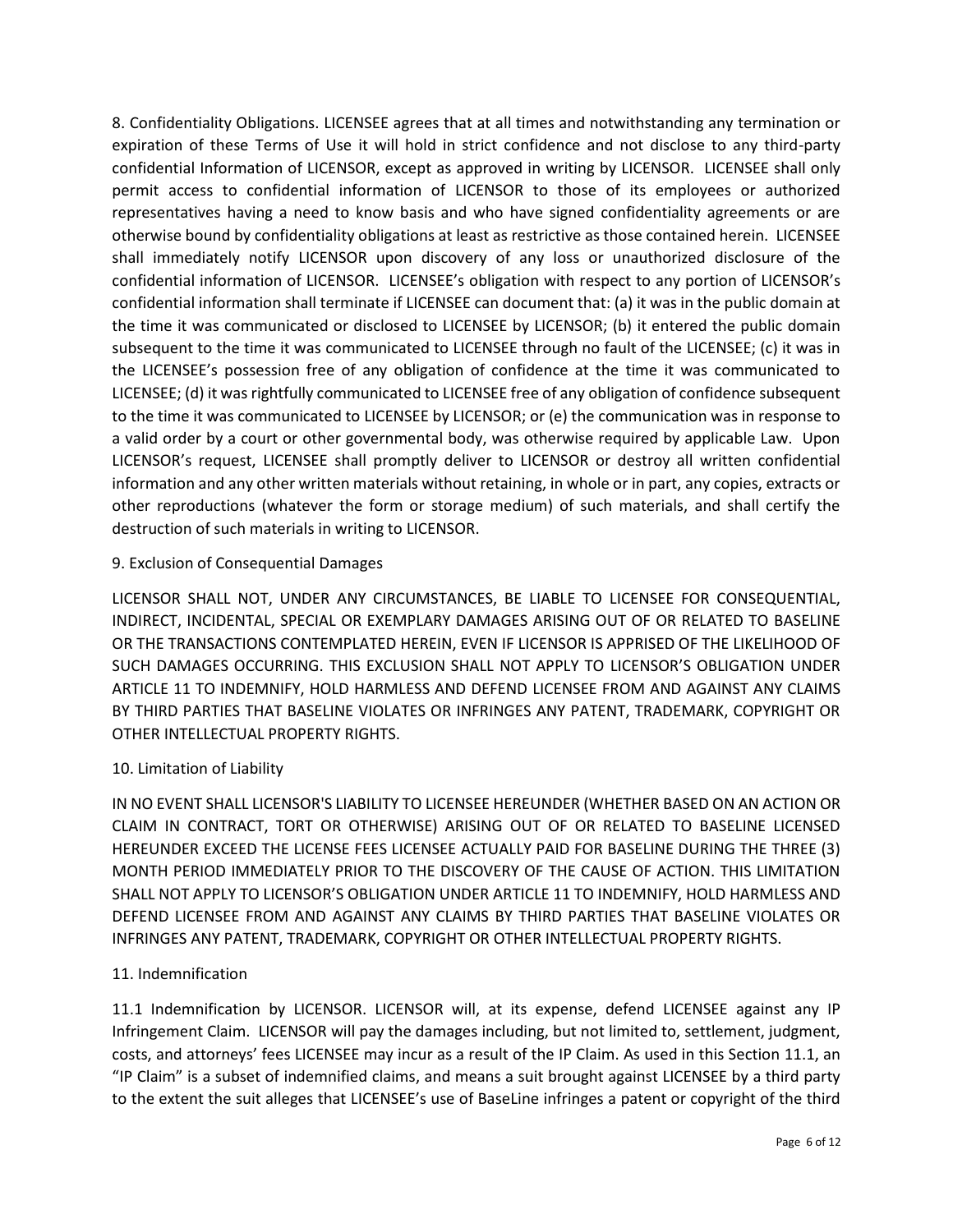party, subject to the limitations disclosed in Exhibit A, LICENSOR's Disclosure Schedule. LICENSEE acknowledges that the indemnification set forth in this Section is provided by LICENSOR to LICENSEE and not to LICENSEE's customers or other end users. In the event that LICENSEE elects to provide its own similar indemnification to third parties, LICENSEE agrees that it shall not advise those third parties to contact LICENSOR regarding indemnification or to seek indemnification from LICENSOR.

11.2 Qualifications for LICENSOR's Indemnification. LICENSOR will be required to indemnify LICENSEE under paragraph 11.1 "Indemnification by LICENSOR" only if (i) LICENSEE's use of BaseLine complies with this Terms of Use and all documentation related to BaseLine, (ii) the infringement was not caused by LICENSEE modifying or altering BaseLine or documentation related to BaseLine, unless LICENSOR consented to the modification or alteration in writing, and (iii) the infringement was not caused by LICENSEE combining BaseLine with products not supplied by LICENSOR, unless LICENSOR consented to the combination in writing.

11.3 Indemnification by LICENSEE. LICENSEE shall, at its expense, defend LICENSOR against any thirdparty suit or claim brought against LICENSEE to the extent such a suit or claim arises from any wrongful acts or omissions by any of LICENSEE's officers, directors, employees, or agents, related including, but not limited to: (a) breach of any of the provisions of these Terms of Use and applicable Work Order; (b) intentional, negligence or other tortuous conduct; (c) representations or statements not specifically authorized by LICENSOR herein or otherwise in writing; or (d) violation by LICENSEE (or any of LICENSEE's officers, directors, employees, or agents) of any applicable law, regulation, or order (each such suit being a "Claim"). LICENSEE will also pay any and all damages including but not limited to settlement, judgment, costs, and reasonable attorney's fees arising out of or related to the Claim.

## 11.4. Notice and Failure to Notify

(a) Notice Requirement. Before bringing a claim for indemnification, the indemnified party shall (i) notify the indemnifying party of the indemnifiable proceeding or claim, and (ii) deliver to the indemnifying party all legal pleadings and other documents reasonably necessary to indemnify or defend the indemnifiable proceeding.

(b) Failure to Notify. If the indemnified party fails to notify the indemnifying party of the indemnifiable proceeding within 10 days of indemnified party's receipt of notice of claim or action, the indemnifying will be relieved of its indemnification obligations to the extent it was prejudiced by the indemnified party's failure.

11.4. Exclusive Remedy. The parties' right to indemnification is the exclusive remedy available in connection with the indemnifiable proceedings described in this section 11.

## 12. Governing Law and Disputes

12.1 Governing Law. This Agreement shall be governed by the laws of the State of California exclusive of its conflict of laws provision, it being the parties' intention that this Agreement will be construed and interpreted under California law.

12.2 Disputes. Any disputes arising under this Agreement shall be first sought to be resolved by discussion between the parties. If the parties cannot resolve the dispute, they shall seek mediation within the city of Los Angeles, CA. If the dispute cannot be resolved in mediation, it shall be brought in the federal or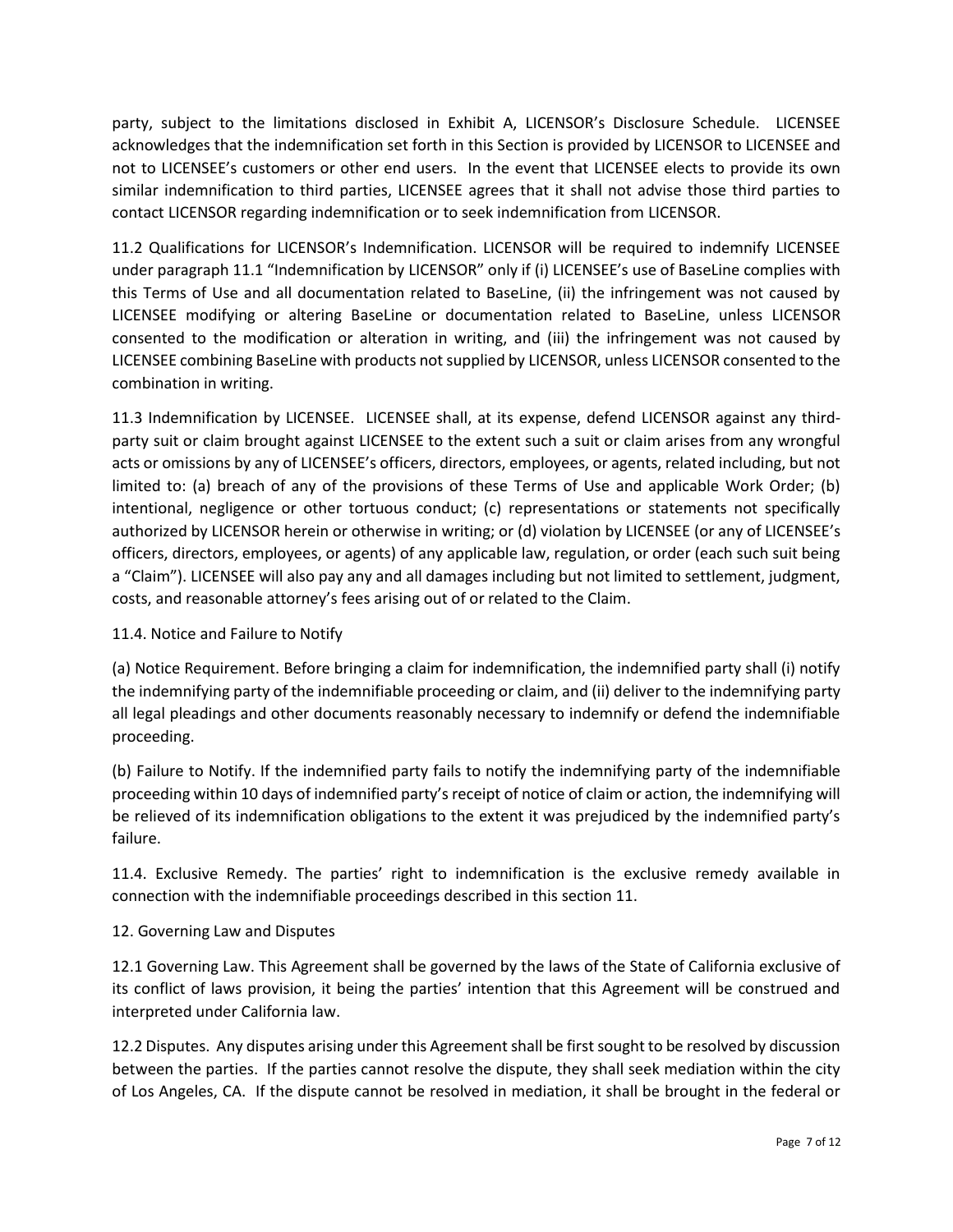state court of competent jurisdiction located in Los Angeles County, California, and each party consents to the jurisdiction of such court.

## 13. Written Notices

Except as otherwise expressly provided in this Agreement, all notices, requests, demands and other communications hereunder ("Notices") shall be in writing to the individuals identified to receive such notices on the Work Order. Notices shall be considered received by the party by (i) hand delivery upon receipt, (ii) registered mail or certified mail, return receipt requested, postage prepaid, upon delivery to the address indicated in the Notice, (iii) overnight courier (next business day delivery) on the next business day at 12:00 noon, and (iv) e-mail when sent, provided verifiable evidence of delivery is produced, whichever shall occur first.

### 14. Representations

## 14.1. Mutual Representations

(a) Existence. The parties are bona fide businesses and/or corporations validly existing under the laws of the jurisdictions of their respective incorporation.

(b) Authority and Capacity. The parties have the authority and capacity to enter into this agreement.

(c) Execution and Delivery. The parties have duly executed and delivered this agreement.

(d) Enforceability. This agreement constitutes a legal, valid, and binding obligation, enforceable against the parties according to its terms.

(e) No Conflicts. Neither party is under any restriction or obligation that the party could reasonably expect might affect the party's performance of its obligations under this agreement.

(f) No Breach. Neither party's execution, delivery, or performance of its obligations under this agreement will breach or result in a default under: (i) its articles, bylaws, or any unanimous shareholders agreement, (ii) any applicable law to which it is subject, (iii) any judgment, order, or decree of any governmental authority to which it is subject, or, (iv) any agreement to which it is a party or by which it is bound.

(g) Permits, Consents, and Other Authorizations. Each party holds all Permits and other authorizations necessary to: (i) own, lease, and operate its properties, and (ii) conduct its business as it is now carried on.

(h) No Disputes or Proceedings. There are no legal proceedings pending, threatened, or foreseeable against either party, which would affect that party's ability to complete its obligations under this agreement.

(i) No Bankruptcy. Neither party has taken or authorized any proceedings related to that party's bankruptcy, insolvency, liquidation, dissolution, or winding up.

## 14.2. LICENSOR's Representations

(a) Disclosure Schedule. Exhibit A, LICENSOR's Disclosure Schedule, lists any exceptions to its representations.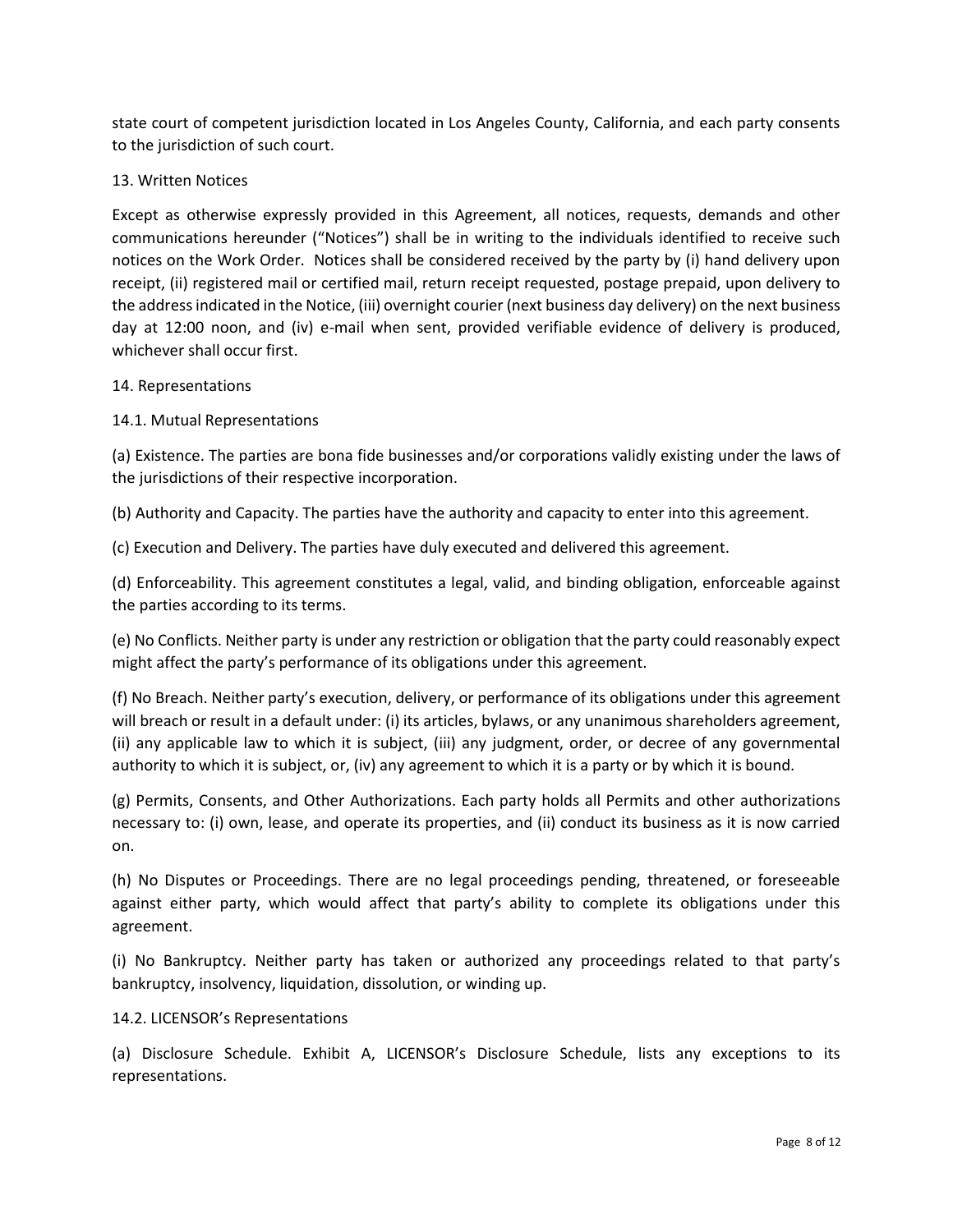(b) Ownership. Except as disclosed in Exhibit A, LICENSOR's Disclosure Schedule, LICENSOR is the exclusive legal owner of the BaseLine, including all intellectual property included in BaseLine and granted under the BaseLine Agreement.

(c) Status of Licensed Intellectual Property. Except as disclosed in Exhibit A, LICENSOR's Disclosure Schedule, LICENSOR has properly registered and maintained all intellectual property included in BaseLine and granted under this Agreement.

(d) No Conflicting Grant. Except as disclosed in Exhibit A, LICENSOR's Disclosure Schedule, LICENSOR has not granted and is not obligated to grant any license to a third party that would conflict with this Agreement.

(e) No Infringement. Except as disclosed in Exhibit A, LICENSOR's Disclosure Schedule, the Service does not infringe the intellectual property rights or other proprietary rights of any third party.

(f) Compliance with Business Specific Rules, Regulations or Laws. LICENSOR makes no representation that BaseLine will comply with any law specific to the practice of claims administration, case management or utilization review.

## 15. No Warranty

15.1 All services, content, and offerings are provided on an "as is" and "as available" basis without warranty of any kind, either express or implied, including, but not limited to, the implied warranties of merchantability or fitness for a particular purpose, or the warranty of non-infringement. Without limiting the foregoing, EHS make no warranty that (a) the content or offerings will meet LICENSEE's requirements, (b) BaseLIne, content, or offerings will be uninterrupted, timely, secure, or error-free, (c) the information or results that may be obtained from the use of BaseLIne, content, offerings offered will be effective, accurate or reliable, or (d) the quality of any Services, content, or offerings purchased or obtained by LICENSEE from the site, from EHS or our affiliates will meet LICENSEE's expectations or needs or be free from mistakes, errors or defects.

15.2 This Service and content could include technical or other mistakes, inaccuracies or typographical errors. EHS may make changes to BaseLIne, content, and offerings on this site at any time without notice to you. The content available on BaseLine may be out of date, and EHS makes no commitment to update such content. The use of BaseLine, content, and offerings is done at LICENSEE's own discretion and risk and with LICENSEE's agreement that LICENSEE will be solely responsible for any damages LICENSEE incurs as a result.

15.3 EHS makes no warranty regarding any transactions executed through a third party, or in connection with this site, and LICENSEE understands and agrees that such transactions are conducted entirely at LICENSEE's own risk. Any warranty that is provided in connection with any offerings or content available on or through BaseLine from a third party is provided solely by such third party, and not by EHS or any other of its affiliates.

15.4 EHS reserves the sole right to either modify or discontinue BaseLine, including any offerings or features therein, at any time with or without notice to LICENSEE. EHS shall not be liable to LICENSEE or any third party should we exercise such right. Modifications may include, but are not limited to, the addition of free or fee-based services or changes to limitations on allowable content. Any new features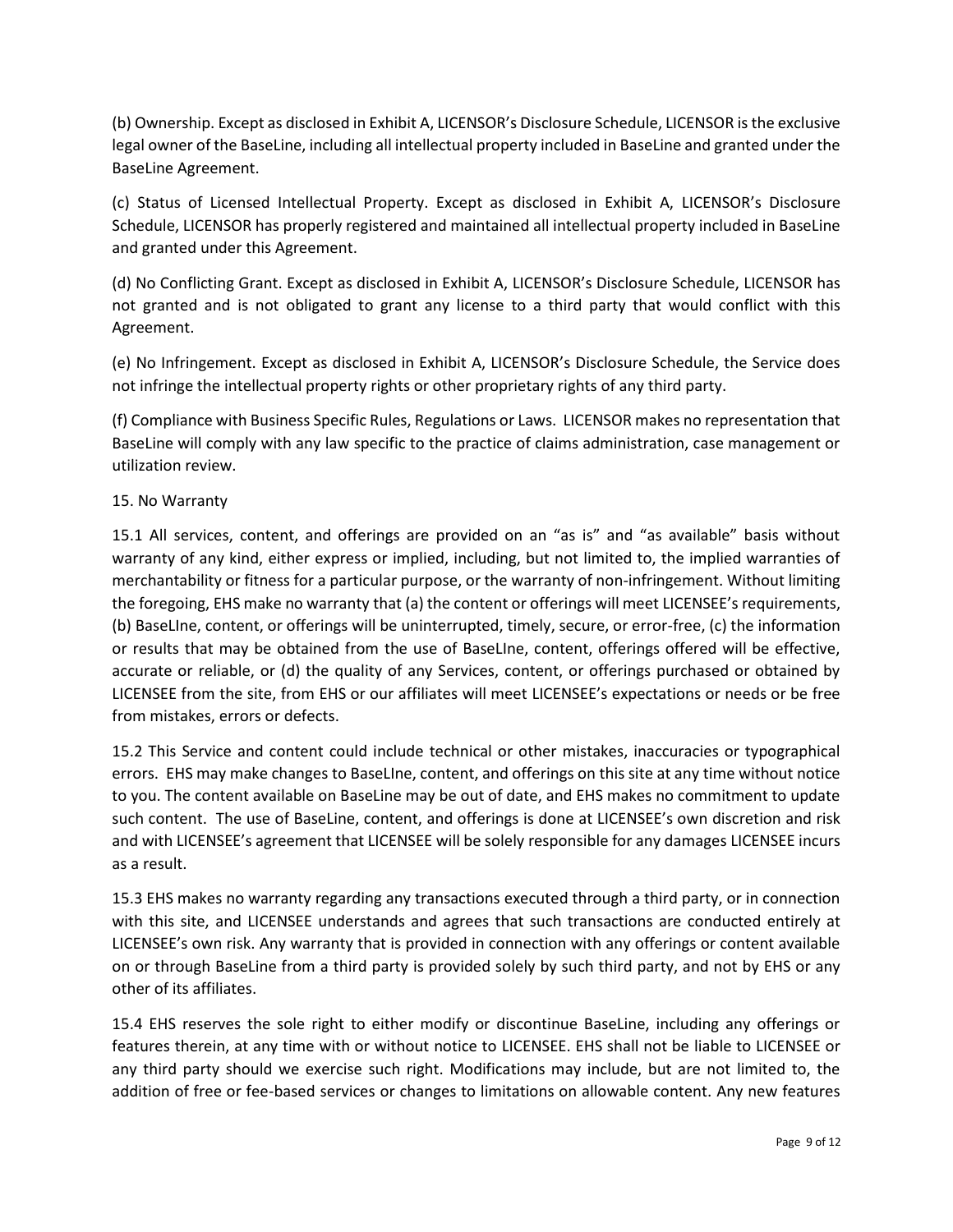that augment or enhance the then-current offerings on this site shall also be subject to these Terms of Use.

15.5 Some states or jurisdictions do not allow the exclusion of certain warranties, so some of the above limitations may not apply. Please consult the laws in the applicable jurisdiction.

15.6 EHS is not liable for any damage caused by the negligence of any third parties, including third parties using BaseLine.

### 16. Miscellaneous Provisions

16.1 This Agreement constitutes the entire understanding and agreement between LICENSOR and LICENSEE as to the matters set forth herein. No employee, agent or representative of LICENSOR has authority to orally bind LICENSOR with regard to any contrary provision. This Agreement may not be modified in any way except by an instrument in writing executed by the parties hereto.

16.2 This Agreement shall inure to the benefit of and shall be binding upon the parties hereto and their respective permitted successors and assigns.

16.3 LICENSEE's payment obligations hereunder and the obligations of LICENSEE under Section 3 hereof shall survive expiration or termination of this Agreement for any reason.

16.4 In the event that any provision hereof is found invalid or unenforceable pursuant to judicial decree or decision, the remainder of this Agreement shall remain valid and enforceable according to its terms.

16.4 Nothing contained herein shall be deemed to be or construed as creating a joint venture or partnership between LICENSOR and LICENSEE. LICENSEE is not by virtue of this Agreement authorized as an agent or legal representative of LICENSOR.

16.5 The headings in this Agreement have been included solely for reference and shall have no force or effect in interpreting its provisions.

16.6 If any provision of this Agreement is rendered invalid or unenforceable by any local, State, or federal law, rule or regulation, or declared null and void by any court of competent jurisdiction, the remainder of this Agreement shall remain in full force and effect.

16.7 LICENSOR shall not be liable for its failure to perform any obligation under this Agreement because of contingencies including but not limited to malicious software attacks, strikes (other than strikes within such party's own labor force), riots, war, fire, earth quakes, floods, acts of God, or acts in compliance with any law or government regulation. If a party's failure to perform continues for more than thirty (30) business days, the other party shall have the right to terminate this Agreement immediately.

16.8 LICENSOR and LICENSEE each recognize that the other party owns certain trademarks, service marks, logos and trade names ("Marks") that identify the other party and its products, and each party acknowledges that it has no ownership right or interest in the Marks of the other party. Neither party is authorized to use any Mark used to identify the other party or the other party's products or services without the other party's prior written approval. Notwithstanding any other limitations in this Section 16.8, LICENSEE agrees that LICENSOR may list the name, address, telephone number and other factual information of LICENSEE in its marketing and informational materials and electronic media and may state publicly that LICENSEE is a customer of LICENSOR only after LICENSOR has submitted the proposed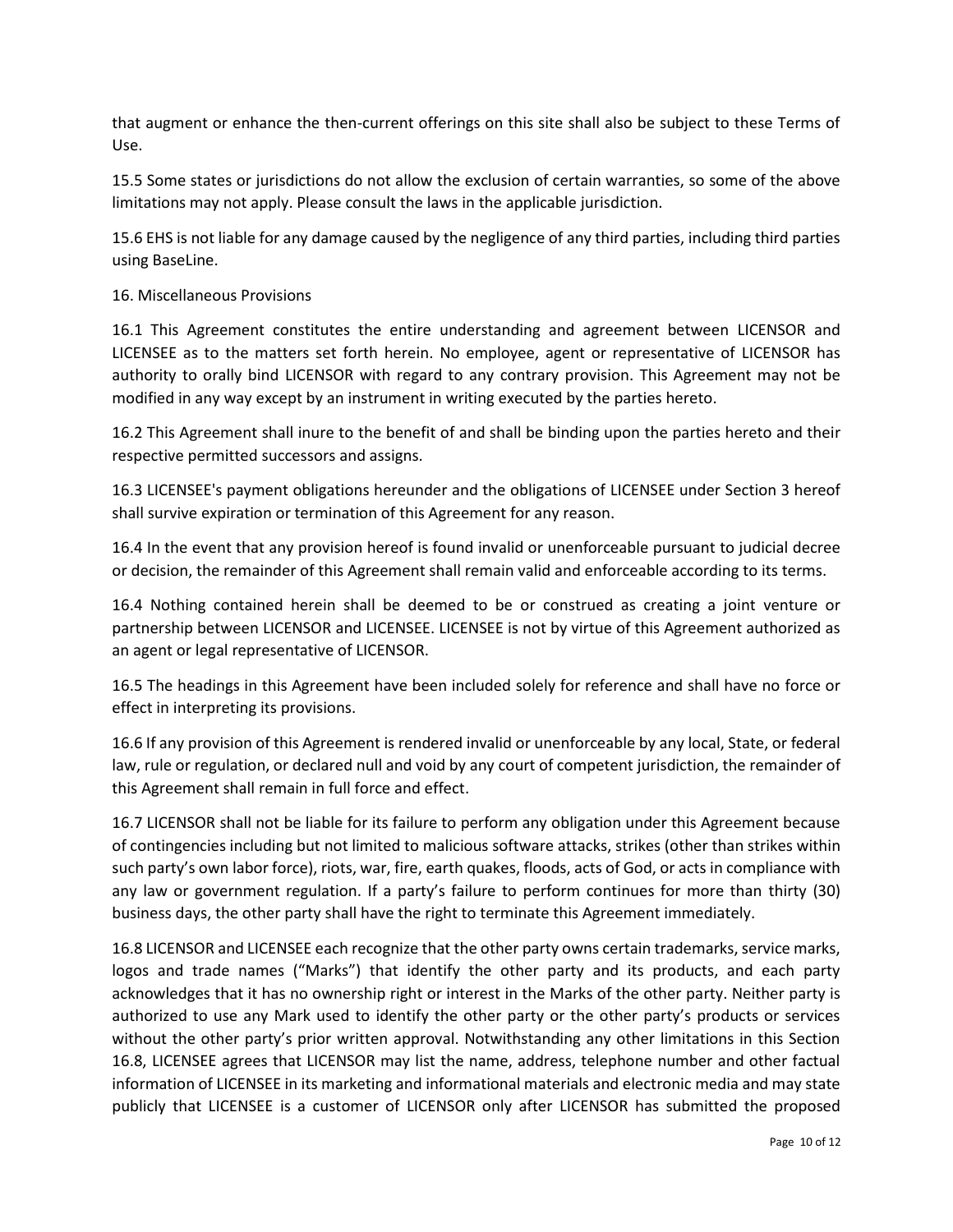marketing and informational materials and electronic media to LICENSEE for review and written approval prior to publication. If either party intends to issue a press release regarding this Agreement or the relationship between the parties it may do so only with the prior written approval of the other party, which will not be unreasonably withheld.

16.9 [The failure](https://www.lawinsider.com/clause/failure-to-enforce-not-a-waiver) of the LICENSOR to enforce at any time any provision of this Agreement shall in no way be construed to be a waiver of such provision or of any other provision hereof.